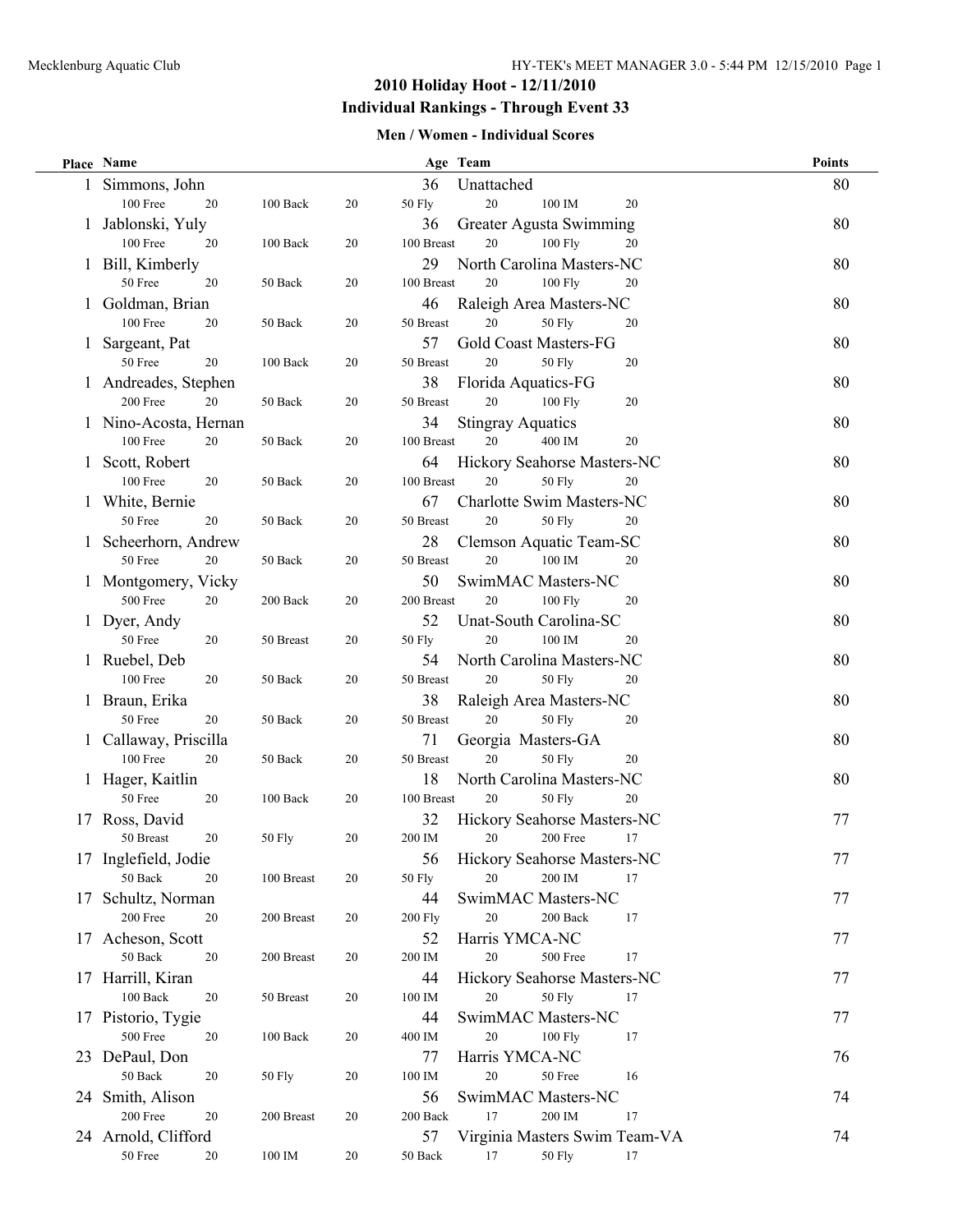### **2010 Holiday Hoot - 12/11/2010**

# **Individual Rankings - Through Event 33**

|    | 24 Corona, Amy                |    |               |    | 26         | Raleigh Area Masters-NC                   | 74 |
|----|-------------------------------|----|---------------|----|------------|-------------------------------------------|----|
|    | 500 Free                      | 20 | 50 Fly        | 20 | 50 Free    | 100 IM<br>17<br>17                        |    |
|    | 24 Davis, Bill                |    |               |    | 43         | SwimMAC Masters-NC                        | 74 |
|    | 50 Free                       | 20 | 200 Back      | 20 | 50 Breast  | 17<br>100 IM<br>17                        |    |
|    | 24 Rhodes, Jerrie Lynn        |    |               |    | 43         | SwimMAC Masters-NC                        | 74 |
|    | 50 Free                       | 20 | 50 Back       | 20 | 500 Free   | 17<br>100 IM<br>17                        |    |
|    | 29 Belote, Brandon            |    |               |    | 26         | Harris YMCA-NC                            | 72 |
|    | 100 Free                      | 20 | 100 Back      | 20 | 50 Breast  | 16<br>50 Fly<br>16                        |    |
|    | 29 Andersen, Kathy            |    |               |    | 55         | SwimMAC Masters-NC                        | 72 |
|    | 100 Breast                    | 20 | 100 IM        | 20 | 500 Free   | 17<br><b>50 Fly</b><br>15                 |    |
|    | 31 Kummer, Robert             |    |               |    | 29         | Clemson Aquatic Team-SC                   | 71 |
|    | 50 Fly                        | 20 | 50 Free       | 17 | 50 Back    | 17<br>50 Breast<br>17                     |    |
|    | 31 McCullagh, Mark            |    |               |    | 47         | SwimMAC Masters-NC                        | 71 |
|    | 100 Fly                       | 20 | 500 Free      | 17 | 50 Back    | 17<br>100 IM<br>17                        |    |
|    | 33 Eustis, William            |    |               |    | 35         | SwimMAC Masters-NC                        | 70 |
|    | 50 Free                       | 20 | 50 Back       | 17 | 50 Breast  | 17<br><b>50 Fly</b><br>16                 |    |
|    | 33 Bear, Shelley              |    |               |    | 43         | <b>Stingray Aquatics</b>                  | 70 |
|    | 50 Fly                        | 20 | 100 Breast    | 17 | 200 IM     | 17<br>50 Free<br>16                       |    |
|    | 33 Finn, John                 |    |               |    | 42         | SwimMAC Masters-NC                        | 70 |
|    | 100 Breast                    | 20 | 50 Fly        | 17 | 200 IM     | 17<br>100 Back<br>16                      |    |
|    | 36 Miller, Doug               |    |               |    | 40         | North Carolina Masters-NC                 | 66 |
|    | 100 Free                      | 17 | 100 Back      | 17 | 50 Fly     | 16<br>200 IM<br>16                        |    |
|    | 36 Cole, Robert               |    |               |    | 49         | North Carolina Masters-NC                 | 66 |
|    | 100 Back                      | 17 | 200 IM        | 17 | 100 Free   | 50 Breast<br>16<br>16                     |    |
|    | 38 Sturgis, Jason             |    |               |    | 38         | SwimMAC Masters-NC                        | 64 |
|    | 500 Free                      | 20 | 50 Free       | 16 | 50 Fly     | 100 IM<br>14<br>14                        |    |
|    | 39 Blanton, Taylor            |    |               |    | 26         | North Carolina Masters-NC                 | 63 |
|    | 100 Free                      | 17 | 50 Back       | 16 | 50 Breast  | 15<br>50 Fly<br>15                        |    |
|    |                               |    |               |    | 47         |                                           | 62 |
|    | 40 Engels, Detlef<br>50 Free  | 17 | 50 Back       | 15 | 50 Breast  | SwimMAC Masters-NC<br>15<br>100 IM<br>15  |    |
|    |                               |    |               |    |            |                                           |    |
|    | 41 Avant, O'Malley<br>50 Free | 17 |               | 16 | 38         | Palmetto Masters-SC<br>100 IM<br>15<br>13 | 61 |
|    |                               |    | 50 Breast     |    | 50 Fly     |                                           |    |
|    | 41 Smith, Jason               |    |               |    | 28         | SwimMAC Masters-NC                        | 61 |
|    | 100 Free                      | 16 | 100 IM        | 16 | 50 Back    | 15<br>50 Breast<br>14                     |    |
|    | 43 Bonfilio, Dawn             |    |               |    | 42         | SwimMAC Masters-NC                        | 60 |
|    | 500 Free                      | 20 | 100 Breast    | 20 | 200 IM     | 20                                        |    |
| 43 | Souther, Carolyn              |    |               |    | 47         | SwimMAC Masters-NC                        | 60 |
|    | 100 Free                      | 20 | 50 Fly        | 20 | 100 IM     | 20                                        |    |
|    | 43 Pegram, Steve              |    |               |    | 41         | SwimMAC Masters-NC                        | 60 |
|    | 100 Free                      | 20 | <b>50 Fly</b> | 20 | 100 IM     | 20                                        |    |
|    | 46 Andersen, Morten           |    |               |    | 40         | SwimMAC Masters-NC                        | 57 |
|    | 100 Fly                       | 20 | 200 IM        | 20 | 500 Free   | 17                                        |    |
|    | 46 Coxhead, George            |    |               |    | 58         | SwimMAC Masters-NC                        | 57 |
|    | 100 Fly                       | 20 | 200 IM        | 20 | 100 Breast | 17                                        |    |
|    | 46 Brewick, Noel              |    |               |    | 42         | SwimMAC Masters-NC                        | 57 |
|    | 50 Back                       | 20 | 50 Breast     | 20 | 200 Free   | 17                                        |    |
|    | 46 Seifart, Curt              |    |               |    | 59         | Unattached                                | 57 |
|    | 500 Free                      | 20 | 100 Back      | 20 | 100 Free   | 17                                        |    |
|    | 50 Huson, John                |    |               |    | 76         | Harris YMCA-NC                            | 54 |
|    | <b>200 Fly</b>                | 20 | 50 Free       | 17 | 50 Breast  | 17                                        |    |
|    | 50 Purdie, John               |    |               |    | 61         | SwimMAC Masters-NC                        | 54 |
|    | $50\ \mathrm{Breat}$          | 20 | 500 Free      | 17 | 100 IM     | 17                                        |    |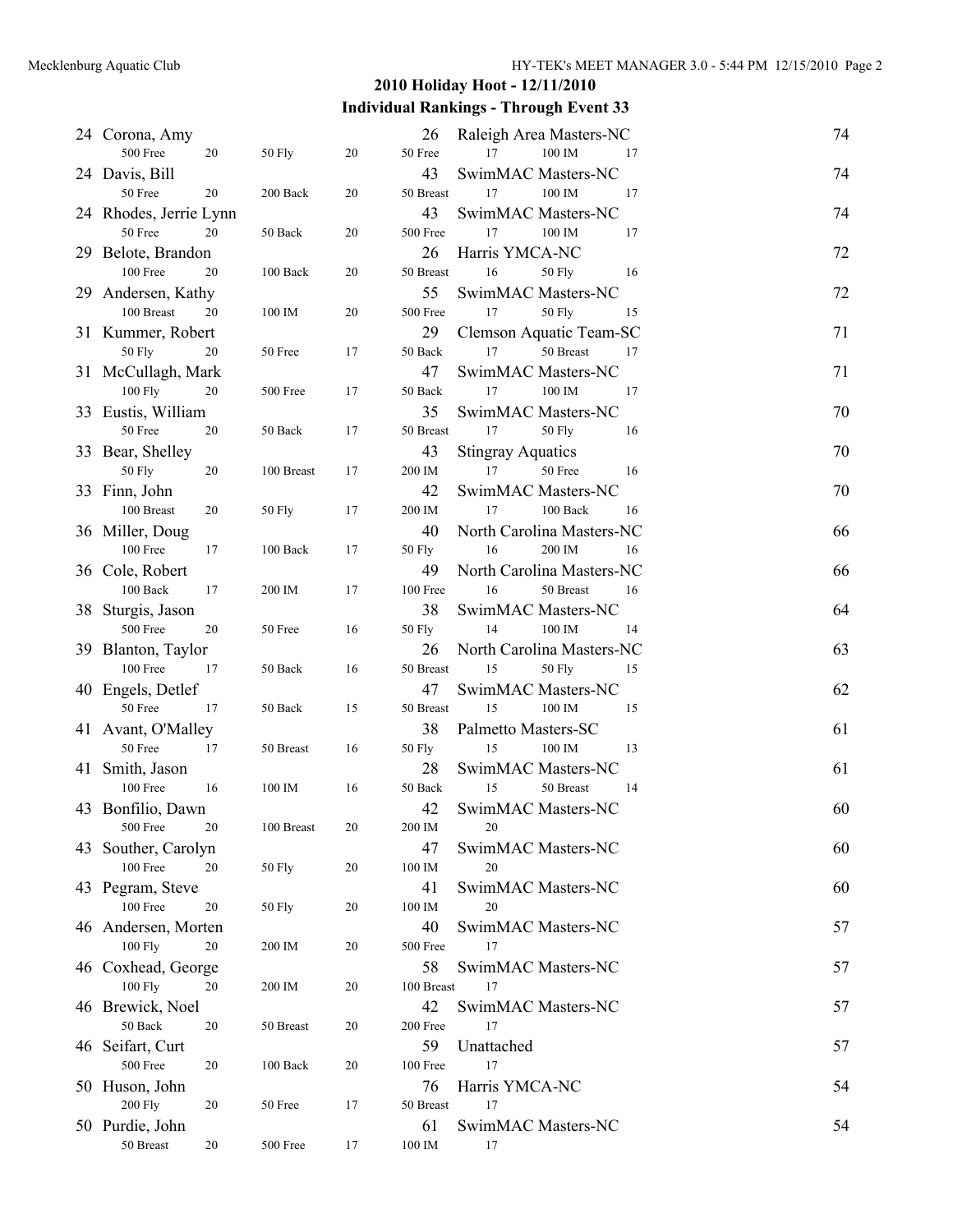# **2010 Holiday Hoot - 12/11/2010**

# **Individual Rankings - Through Event 33**

|    | 50 Amick, Beverly<br>100 Free<br>20          | 100 Back  | 17   | 56<br>50 Fly | <b>Bowker Aquatics-NC</b><br>17 | 54    |
|----|----------------------------------------------|-----------|------|--------------|---------------------------------|-------|
|    | 50 Smith, Stratton                           |           |      | 46           | SwimMAC Masters-NC              | 54    |
|    | 500 Free<br>20                               | 50 Breast | 17   | 50 Fly       | 17                              |       |
|    | 54 Hecimovich, Beth                          |           |      | 44           | SwimMAC Masters-NC              | 53    |
|    | 100 Free<br>20                               | 50 Breast | 17   | 50 Fly       | 16                              |       |
|    | 54 Richardson, Anita                         |           |      | 55           | <b>Star Aquatics Masters-NC</b> | 53    |
|    | 200 Back<br>20                               | 50 Back   | 17   | 500 Free     | 16                              |       |
|    | 56 Roeth, Cynthia                            |           |      | 49           | SwimMAC Masters-NC              | 51    |
|    | 50 Free<br>17                                | 50 Breast | 17   | 100 IM       | 17                              |       |
|    | 57 Vanmeter, Patrick                         |           |      | 39           | Hickory Seahorse Masters-NC     | 50    |
|    | 100 Free<br>17                               | 50 Fly    | 17   | 100 IM       | 16                              |       |
|    | 58 Knox, Giles                               |           |      | 42           | North Carolina Masters-NC       | 47    |
|    | 100 Breast<br>17                             | 100 Fly   | 16   | 100 Back     | 14                              |       |
|    | 59 Lyman, BJ                                 |           |      | 44           | SwimMAC Masters-NC              | 45.50 |
|    | 100 Free<br>15.5                             | 100 Back  | 15   | 50 Fly       | 15                              |       |
|    | 60 Hall, Jeff                                |           |      | 45           | Hickory Seahorse Masters-NC     | 45    |
|    | 500 Free<br>16                               | 50 Fly    | 15   | 100 Free     | 14                              |       |
|    | 60 Turpin, Tom                               |           |      | 49           | SwimMAC Masters-NC              | 45    |
|    | 100 IM<br>16                                 | 500 Free  | 15   | 50 Fly       | 14                              |       |
|    | 62 Clark, Jerry                              |           |      | 73           | Charlotte Swim Masters-NC       | 40    |
|    | 50 Free<br>20                                | 500 Free  | 20   |              |                                 |       |
|    | 62 Vanderfleet-Scott, Jill<br>500 Free<br>20 | 50 Back   | 20   | 56           | Hickory Seahorse Masters-NC     | 40    |
|    | 62 Terndrup, Seth                            |           |      | 34           | SwimMAC Masters-NC              | 40    |
|    | 200 Free<br>20                               | 200 Back  | 20   |              |                                 |       |
|    | 62 Cooper, Missy                             |           |      | 45           | North Carolina Masters-NC       | 40    |
|    | 50 Free<br>20                                | 50 Breast | 20   |              |                                 |       |
|    | 62 Kortheuer, John                           |           |      | 79           | Greensboro Central YMCA Master  | 40    |
|    | 50 Free<br>20                                | 50 Breast | 20   |              |                                 |       |
|    | 62 Lackey, Carrie                            |           |      | 32           | Hickory Seahorse Masters-NC     | 40    |
|    | 100 Free<br>20                               | 50 Breast | 20   |              |                                 |       |
|    | 62 Mullen, Chris                             |           |      | 62           | SwimMAC Masters-NC              | 40    |
|    | 500 Free<br>20                               | 100 Back  | 20   |              |                                 |       |
|    | 69 Hollett, Peter                            |           |      | 50           | North Carolina Masters-NC       | 37    |
|    | $500\,\mathrm{Free}$<br>20                   | 50 Fly    | 17   |              |                                 |       |
|    | 69 Maa, Diana                                |           |      | 46           | Harris YMCA-NC                  | 37    |
|    | 500 Free<br>$20\,$                           | 100 Free  | 17   |              |                                 |       |
|    | 69 Byers, Christopher                        |           |      | 45           | North Carolina Masters-NC       | 37    |
|    | 100 Back<br>20<br>Bowden, Dick               | 100 Free  | 17   |              | SwimMAC Masters-NC              |       |
| 72 | 100 Free<br>20                               | 50 Back   | 16   | 55           |                                 | 36    |
|    | 72 Guidry, Brian                             |           |      | 46           | Hickory Seahorse Masters-NC     | 36    |
|    | 50 Free<br>20                                | 50 Back   | 16   |              |                                 |       |
|    | 74 Thomas, Nicole                            |           |      | 39           | Hickory Seahorse Masters-NC     | 34    |
|    | 50 Free<br>17                                | 50 Back   | 17   |              |                                 |       |
|    | 74 Dempsey, Michelle                         |           |      | 40           | SwimMAC Masters-NC              | 34    |
|    | 50 Free<br>17                                | 50 Back   | 17   |              |                                 |       |
|    | 76 Terada, Scott                             |           |      | 40           | <b>Stingray Aquatics</b>        | 32    |
|    | 50 Free<br>17                                | 50 Breast | 15   |              |                                 |       |
|    | 77 Butterfield, Pete                         |           |      | 41           | SwimMAC Masters-NC              | 31.50 |
|    | $50\ \mathrm{Breat}$<br>16                   | 100 Free  | 15.5 |              |                                 |       |